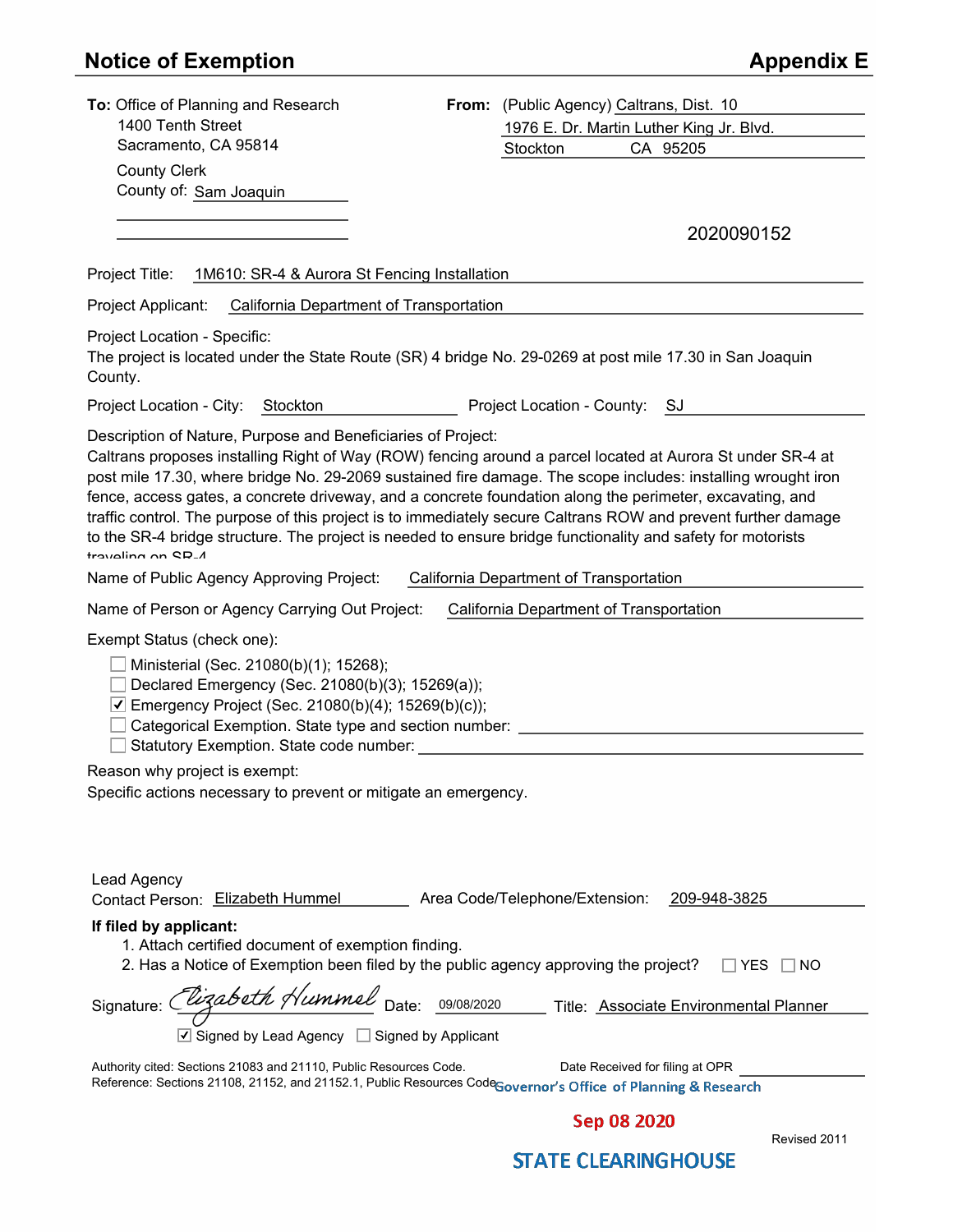

#### **CEQA EXEMPTION / NEPA CATEGORICAL EXCLUSION DETERMINATION FORM (rev. 05/2020)**

## **Project Information**

**DIST-CO-RTE:** 10-SJ-4 **PM/PM:** 17.30

**EA:** 1M610 **Federal-Aid Project Number:** N/A

## **Project Description**

The California Department of Transportation (Caltrans) proposes installing Right of Way (ROW) fencing around a Caltrans parcel located at Aurora Street under State Route (SR) 4 at post mile 17.30, within San Joaquin County. In July 2020, the SR-4 bridge No. 29-2069 sustained fire damage to a bridge column at this location. The scope of work includes: installing wrought iron fencing and access gates, a concrete driveway, excavating, installing a concrete foundation along the perimeter of the parcel to prevent digging under the fencing, and traffic control. The purpose of this project is to secure Caltrans ROW and prevent further damage to the SR-4 bridge structure. The project is needed to ensure bridge functionality and safety for motorists traveling on SR-4. **Caltrans CEQA Determination** (Check one)

☐ **Not Applicable** – Caltrans is not the CEQA Lead Agency

☐ **Not Applicable** – Caltrans has prepared an IS or EIR under CEQA

Based on an examination of this proposal and supporting information, the project is: ☒ **Exempt by Statute.** (PRC 21080[b]; 14 CCR 15260 et seq.)

☐ **Categorically Exempt. Class** Enter class. (PRC 21084; 14 CCR 15300 et seq.)

- $\Box$  No exceptions apply that would bar the use of a categorical exemption (PRC 21084 and 14 CCR 15300.2). See the [SER Chapter 34](https://dot.ca.gov/programs/environmental-analysis/standard-environmental-reference-ser/volume-1-guidance-for-compliance/ch-34-exemptions-to-ceqa#except) for exceptions.
- □ **Covered by the Common Sense Exemption**. This project does not fall within an exempt class, but it can be seen with certainty that there is no possibility that the activity may have a significant effect on the environment (14 CCR 15061[b][3].)

## **Senior Environmental Planner or Environmental Branch Chief**

Dominic Vitali

Print Name **Signature Signature** Date

8/31/2020

### **Project Manager**

Eduardo Morente

Eduardo Morente

8-31-2020

Print Name Signature Date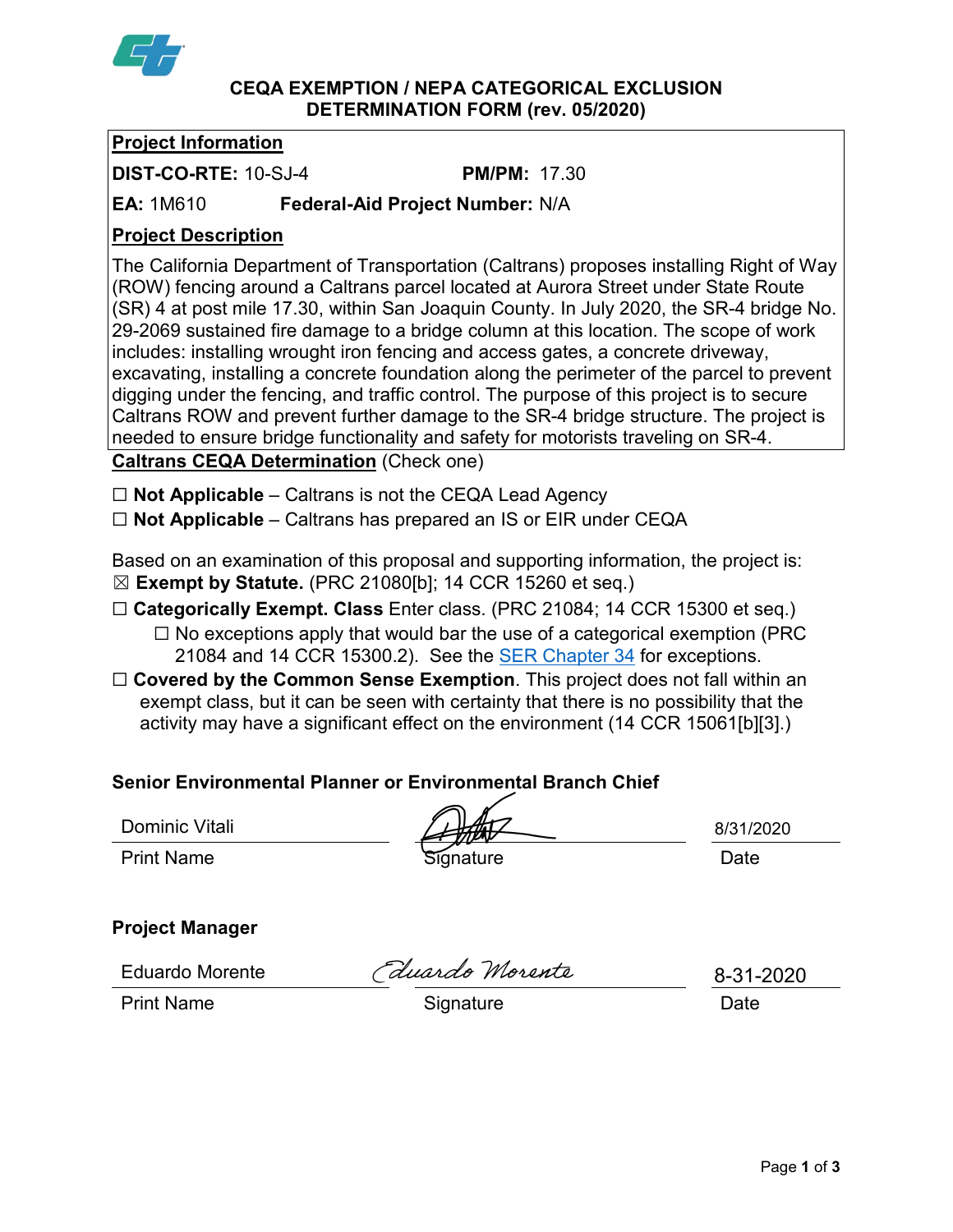

#### **CEQA EXEMPTION / NEPA CATEGORICAL EXCLUSION DETERMINATION FORM**

## **Caltrans NEPA Determination** (Check one)

Caltrans has determined that this project has no significant impacts on the environment as defined **b** NEPA, and that there are no unusual circumstances as described in 23 CFR 771.11 (b) See [SER Chapter 30](https://dot.ca.gov/programs/environmental-analysis/standard-environmental-reference-ser/volume-1-guidance-for-compliance/ch-30-categorical-exclusions#exception) for unusual circumstances. As such, the project is categorically excluded from the requirements to prepare an EA or EIS under NEPA<br>and is included index the following: and is included inde

□ 23 USC 326: Caltrans has been assigned, and hereby certifies that it has carried out the responsibility to make this determination pursuant to 23 USC 326 and the Memorandum of Understanding dated April 18, 2019, executed between FHWA and Caltrans. Caltrans has determined that the project is a Categorical Exclusion under:

- □ 23 CFR 771.117(c): activity (c)(Een activity number)
- □ 23 CFR 771.117(d): activity (d)(**Enter activity number)**

☐ **Activity Enter activity number listed in Appendix A of the MOU between FHWA and Caltrans**

□ 23 USC 327: Based on an examination of this proposal and upporting information, Caltrans has determined that the project is a Categorical Exclusion nader 23 USC 327. The environmental review, consultation, and any other actions  $re^{-\frac{1}{2}}$  by applicable Federal environmental laws for this project are being, or have been, but ed out by Caltrans pursuant to 23 USC 327 and the Memorandum of Understanding December 23, 2016 and executed by FHWA and Caltrans.

## **Senior Environmental Planner or Environmental Branch Chief**

| <b>Print Name</b> |
|-------------------|
|                   |

**Print Name Signature Contract Contract Contract Contract Contract Contract Contract Contract Contract Contract** 

### **Project Manager/ DLA Engineer**

Print Name **Signature Date Date** 

### **Date of Categorical Exclusion Checklist completion:** Enter date **Date of Environmental Commitment Record or equivalent:** Enter date

Briefly list environmental commitments on continuation sheet if needed (i.e., not necessary if included on an attached ECR). Reference additional information, as appropriate (e.g., additional studies and design conditions).